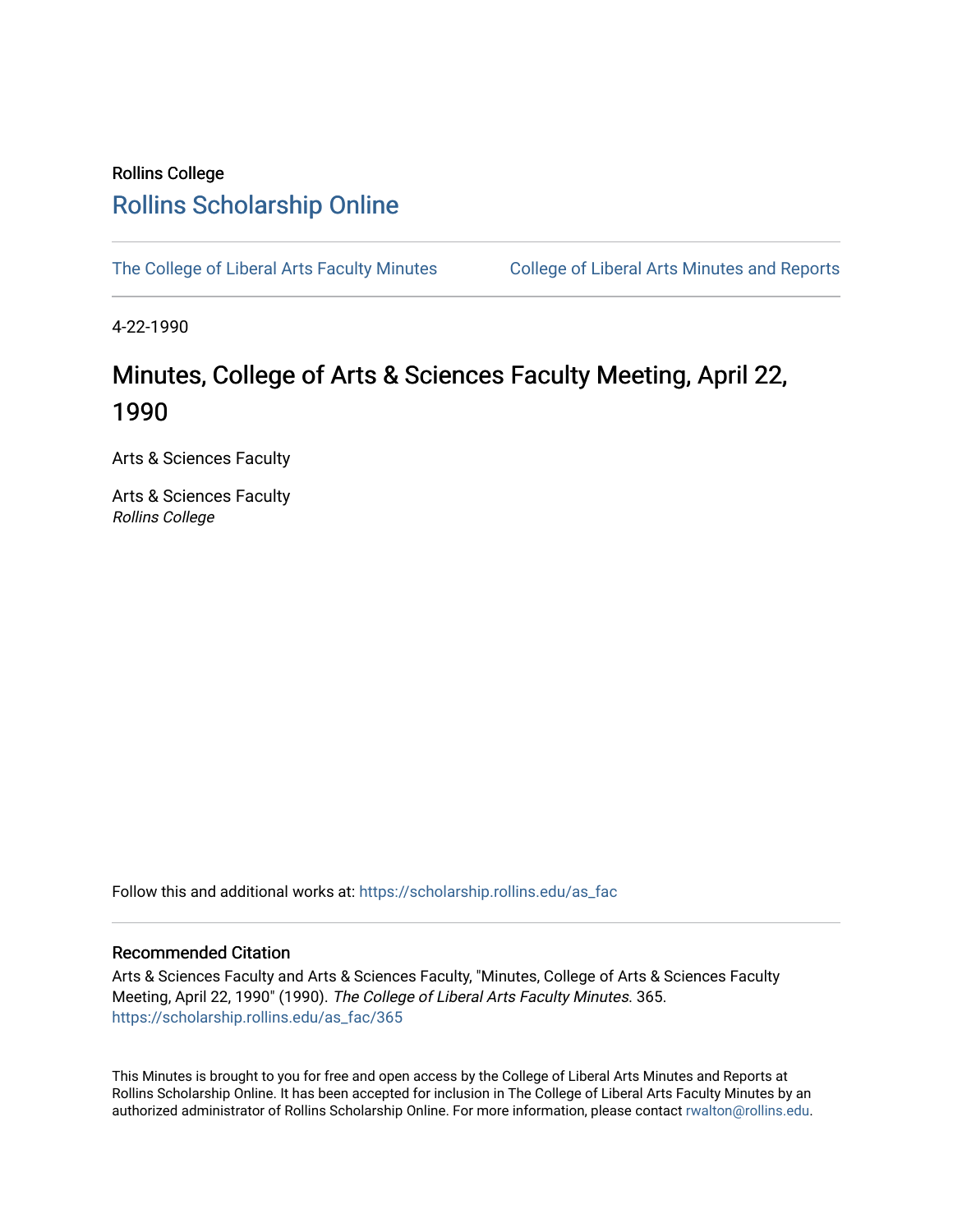| <b>MEMORANDUM</b><br>Nominating Committee<br>From<br>Faculty of the college of Arts and Sciences<br>TO<br>Copies to Dean Straumanis<br>Subject  Nominees for election to Standing Committes, Faculty<br>Steue Neilson<br>meeting of April 22nd.<br>Chair of the Faculty<br>Ç,<br>At-Large<br>Barbara Carson<br>Vice Chair of the Faculty<br>(one of four divisional members<br>of the Steering Committee)<br>CAB<br>Nat. Sci./ Math<br>Jim Small<br>Soc. Sci.<br>Wayne Hales<br><b>CAFS</b><br>Humanities<br>Ed Cohen<br>Steering Committee<br>Nat.Sci./ Math<br>John Bowers<br>Curriculum Committee |           |                             |
|------------------------------------------------------------------------------------------------------------------------------------------------------------------------------------------------------------------------------------------------------------------------------------------------------------------------------------------------------------------------------------------------------------------------------------------------------------------------------------------------------------------------------------------------------------------------------------------------------|-----------|-----------------------------|
|                                                                                                                                                                                                                                                                                                                                                                                                                                                                                                                                                                                                      |           |                             |
|                                                                                                                                                                                                                                                                                                                                                                                                                                                                                                                                                                                                      |           |                             |
|                                                                                                                                                                                                                                                                                                                                                                                                                                                                                                                                                                                                      |           |                             |
|                                                                                                                                                                                                                                                                                                                                                                                                                                                                                                                                                                                                      |           |                             |
|                                                                                                                                                                                                                                                                                                                                                                                                                                                                                                                                                                                                      |           |                             |
|                                                                                                                                                                                                                                                                                                                                                                                                                                                                                                                                                                                                      |           |                             |
|                                                                                                                                                                                                                                                                                                                                                                                                                                                                                                                                                                                                      |           |                             |
|                                                                                                                                                                                                                                                                                                                                                                                                                                                                                                                                                                                                      |           |                             |
|                                                                                                                                                                                                                                                                                                                                                                                                                                                                                                                                                                                                      |           |                             |
|                                                                                                                                                                                                                                                                                                                                                                                                                                                                                                                                                                                                      |           |                             |
|                                                                                                                                                                                                                                                                                                                                                                                                                                                                                                                                                                                                      |           |                             |
|                                                                                                                                                                                                                                                                                                                                                                                                                                                                                                                                                                                                      |           |                             |
|                                                                                                                                                                                                                                                                                                                                                                                                                                                                                                                                                                                                      |           |                             |
| Nat. Sci./ Math<br>Persis Coleman                                                                                                                                                                                                                                                                                                                                                                                                                                                                                                                                                                    | Exp. Arts | ? Greg Gardner              |
| Standards Committee                                                                                                                                                                                                                                                                                                                                                                                                                                                                                                                                                                                  |           |                             |
| Joe Nassif<br>Exp. Arts                                                                                                                                                                                                                                                                                                                                                                                                                                                                                                                                                                              |           |                             |
| Nat. Sci/ Math.<br>John Ross                                                                                                                                                                                                                                                                                                                                                                                                                                                                                                                                                                         |           |                             |
| At Large<br>Doug Child<br>John Heath<br>At Large                                                                                                                                                                                                                                                                                                                                                                                                                                                                                                                                                     |           |                             |
|                                                                                                                                                                                                                                                                                                                                                                                                                                                                                                                                                                                                      |           |                             |
| Committe on Financial Aid                                                                                                                                                                                                                                                                                                                                                                                                                                                                                                                                                                            |           |                             |
| At-Large<br>Sandy Skidmore<br>At-Large<br>? Bob Thompson                                                                                                                                                                                                                                                                                                                                                                                                                                                                                                                                             |           |                             |
| Admissions Committee<br>Humanities<br>Yudit Greenberg                                                                                                                                                                                                                                                                                                                                                                                                                                                                                                                                                |           |                             |
|                                                                                                                                                                                                                                                                                                                                                                                                                                                                                                                                                                                                      |           |                             |
| Intercollegiate Athletics Committee<br>At-Large<br>Larry Cotanche                                                                                                                                                                                                                                                                                                                                                                                                                                                                                                                                    |           |                             |
|                                                                                                                                                                                                                                                                                                                                                                                                                                                                                                                                                                                                      |           |                             |
| Bill Gulls<br>FCPDC                                                                                                                                                                                                                                                                                                                                                                                                                                                                                                                                                                                  |           |                             |
| 2 John Sinclair<br>Expressive<br>Arts                                                                                                                                                                                                                                                                                                                                                                                                                                                                                                                                                                |           |                             |
| At-Large<br>Wayne Hales, David Kurtz                                                                                                                                                                                                                                                                                                                                                                                                                                                                                                                                                                 |           |                             |
| Nominating Committee                                                                                                                                                                                                                                                                                                                                                                                                                                                                                                                                                                                 |           |                             |
| Hallie Lu Hallam<br>At-Large<br>(elect 2)                                                                                                                                                                                                                                                                                                                                                                                                                                                                                                                                                            |           | David Richard<br>John Heuth |
| Campus infectommittee                                                                                                                                                                                                                                                                                                                                                                                                                                                                                                                                                                                |           |                             |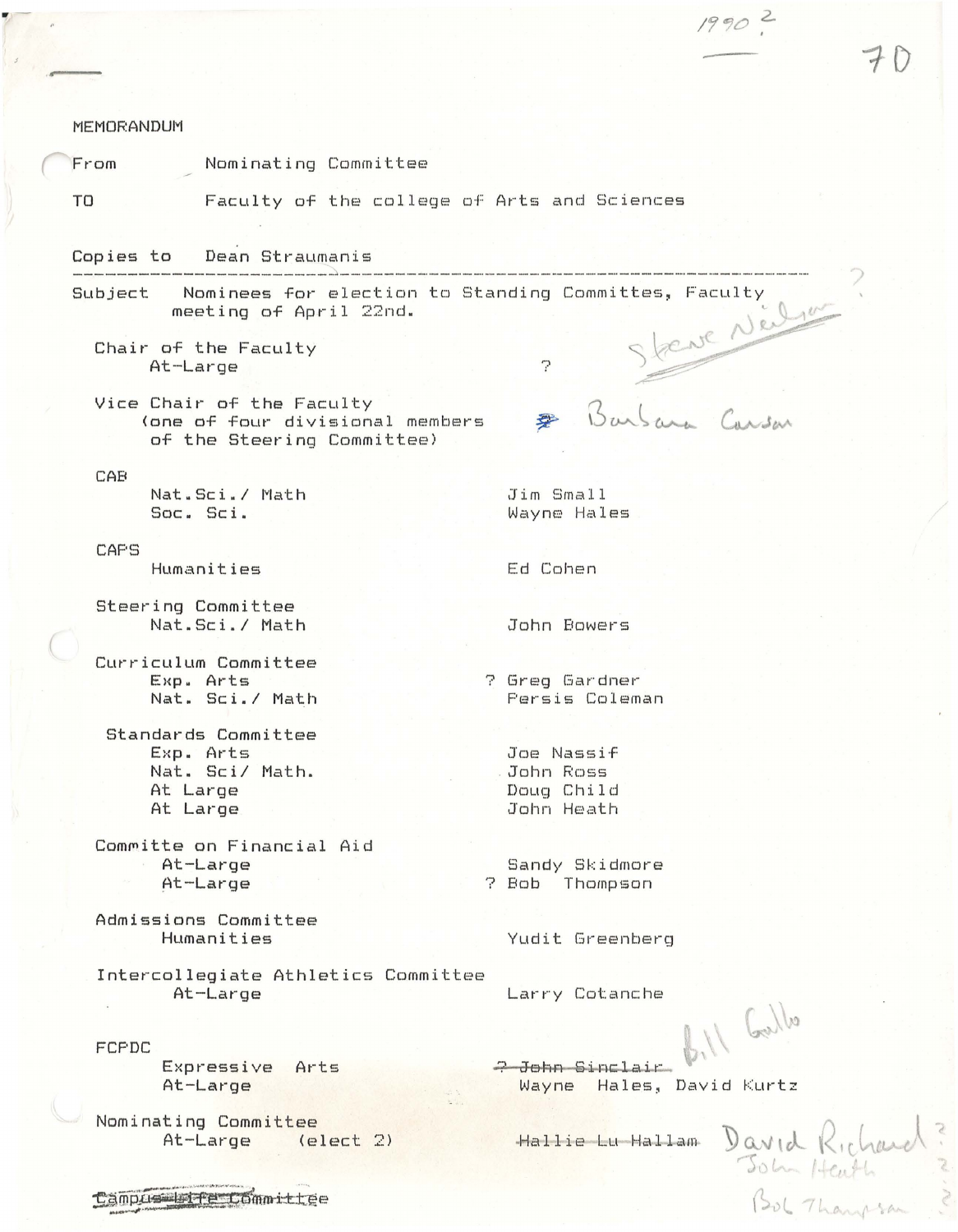Laurks Life

At-Large  $\text{(elect 3)}$ 

Kim Koza Harry Kypraios Pat Polley Erik Schutz

Special Programs Committee Nat.Sci./Math Soc. Sci. Exp. Arts

Ralph Naleway Jack Lane Susan Lackman

Continuing Education Committee Humanities Soc. Sci. Nat.Sci/Math.

Bay Williams? Barbara Carson, Ç. Don Griffin

The Chair of the Faculty will automatically become a Note: member of the Steering Committee by virtue of the office.

Nominations for all positions may be made from the floor.

Suchain to Cumicular Sherry to FLPOC

 $t_{t}$ 

 $\rightarrow$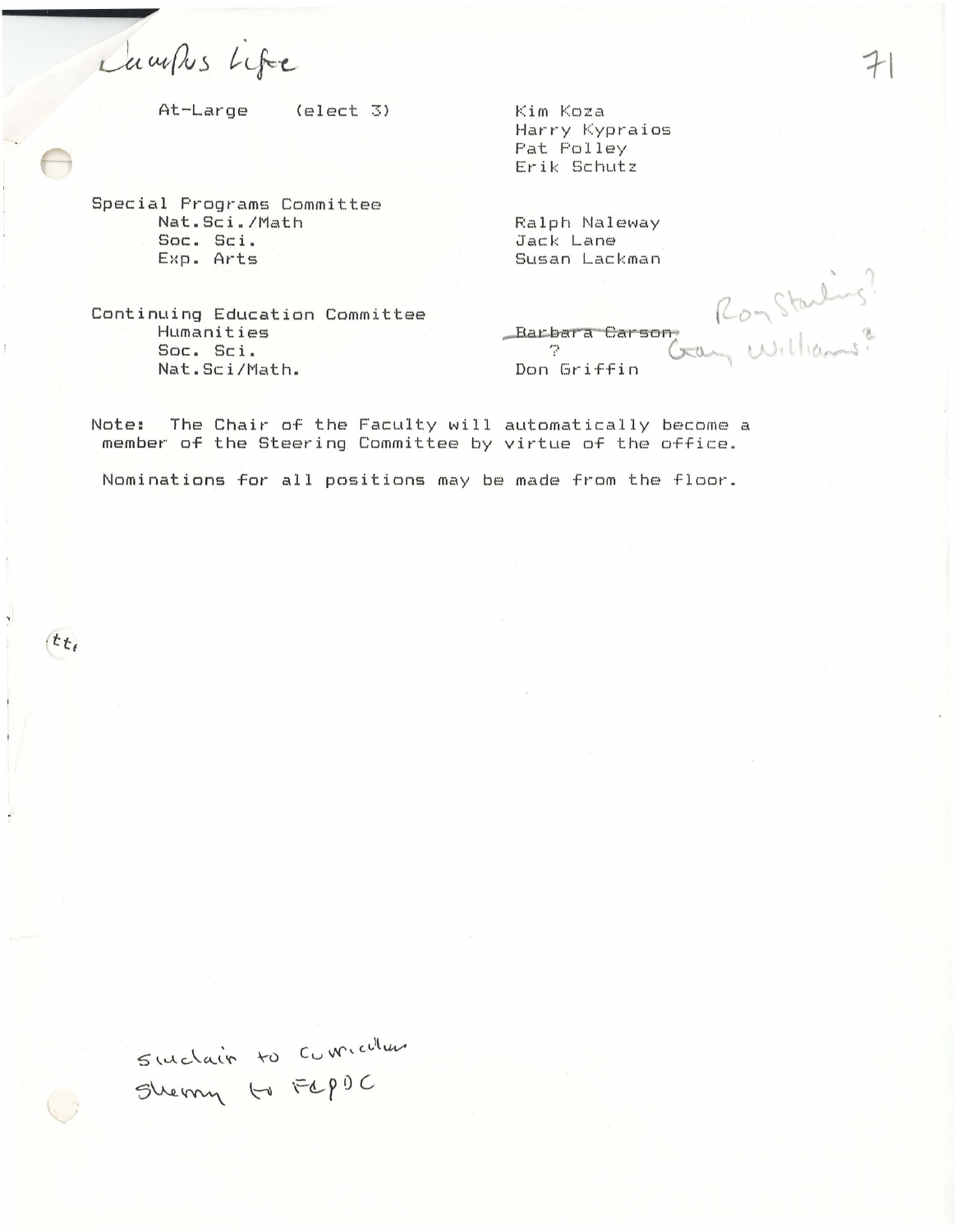$S$ late of

#### **CANDIDATES FOR STANDING COMMITTEES**

#### **OPENINGS**

#### **CANDIDATES**

**CAB** 

exp arts faculty

Mendez, Nassif **Rogers, Lancaster** 

**CAPS** 

none

#### **STEERING COMMITTEE**

**Chair of the Faculty** humanities science / math

Lairson Cook none

#### **CURRICULUM COMMITTEE**

expr. arts sci \ math Juergens, Mendez Bernal,

#### **COMMITTEE ON STANDARDS**

expr arts sci \ math faculty faculty

Lackman, Larned, Mendez, Nassif **Ross** Mcaleer, Ruiz,

## **COMMITTEE ON FINANCIAL AID**

faculty faculty Eng-Wilmot, Lancaster, Larned **Schmidt**, Steen

#### **ABMISSIONS COMMITTEE**

humanities

Greenberg

#### **INTERCOLLEGIATE ATHLETICS COMMITTEE**

faculty

Eng-Wilmot, Farkash, McCall, **VanSickle, Bernal, Stevenson,** O'Sullivan

 $5/14/1990$